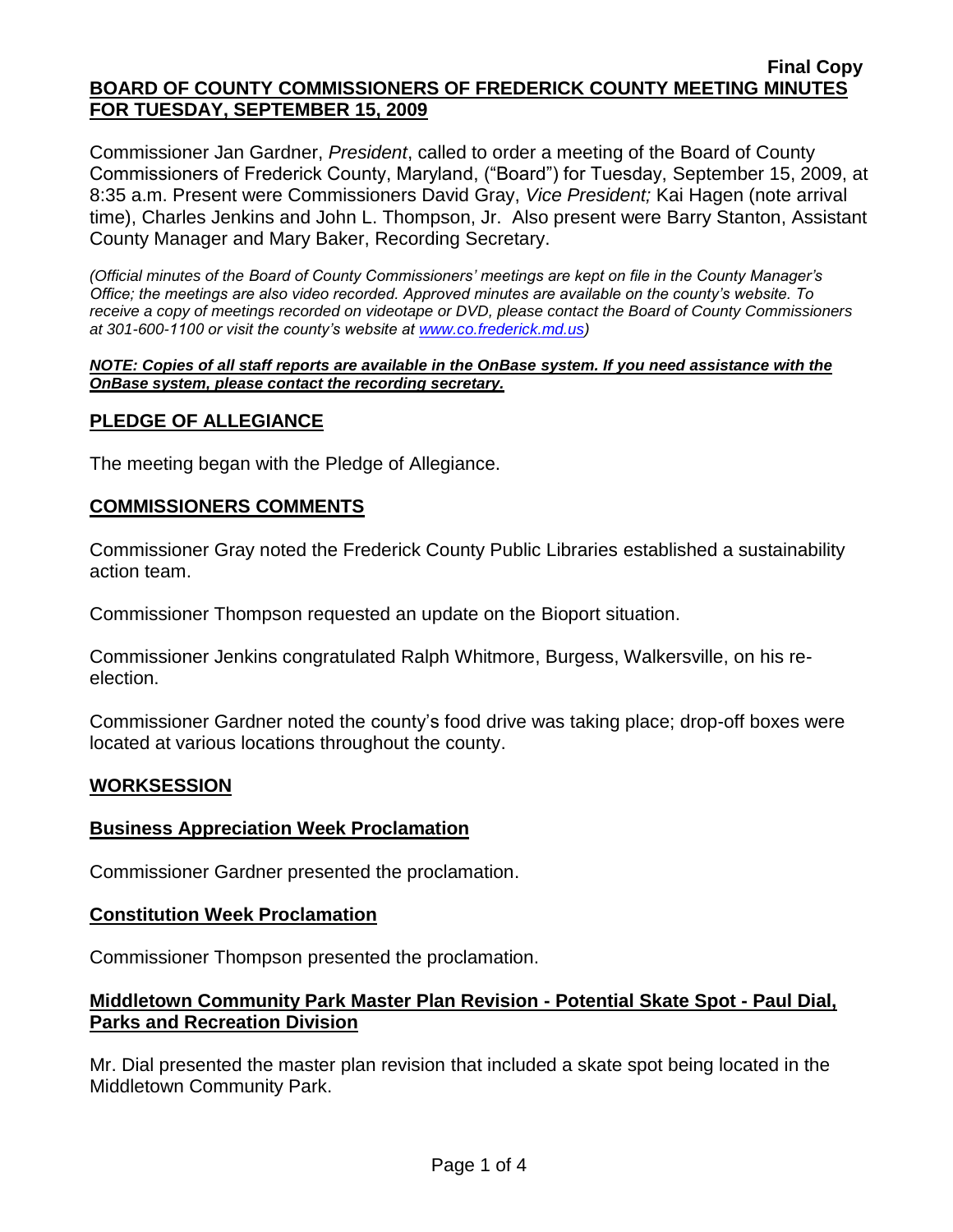(Commissioner Hagen entered the meeting.)

Public comment was taken from:

- Commissioner Richard Dietrick, Town of Middletown
- **Mayor Wayne Creadick, Jr., Town of Myersville**

Commissioner Hagen moved approval of the master plan revision to include a possible skate spot. Commissioner Gray seconded the motion that passed 4-1 with Commissioner Thompson opposed.

# **Fort Detrick Central Utility Plant Payment in Lieu of Taxes Agreement - Mike Penland, Keenan Fort Detrick Energy LLC; Col. Judy Robinson, Fort Detrick and Andy Scott, Maryland Department of Transportation**

Colonel Robinson, Mr. Penland, Mr. Scott and Richard McCain, Assistant County Attorney, presented the proposed agreement. One condition of a base realignment and closure (BRAC) zone being designated in Frederick County, the Board was required to have "good faith negotiations for a payment in lieu of tax (PILOT) agreement with all private developers of federal enclave property." On May 22, 2008, the Army requested the Board enter into a proposed PILOT with Keenan Fort Detrick Energy, LLC for the central utility plant which supported the National Interagency Bio-defense Campus at Fort Detrick.

Mr. Thomas Cretzschmar, United States Corps of Engineers, Baltimore, Maryland, and Gary Zoleak, Fort Detrick attorney, also presented information regarding this issue.

There was no public comment.

Commissioner Hagen moved approval of the PILOT agreement. Commissioner Gray seconded the motion.

Commissioner Thompson moved to table the topic until further tax information was forthcoming. Commissioner Jenkins seconded the motion that failed 2-3 with Commissioners Gardner, Gray and Hagen opposed.

The main motion was voted on and passed 4-1 with Commissioner Thompson opposed.

Commissioner Gray moved to reconsider the PILOT agreement. Commissioner Thompson seconded the motion that failed 2-3 with Commissioners Gardner, Hagen and Jenkins opposed.

Commissioner Jenkins moved approval of entering the PILOT agreement and a maximum amount of \$25,000.00 for a 20-year period. Commissioner Gardner seconded the motion that passed 3-2 with Commissioners Gray and Thompson opposed.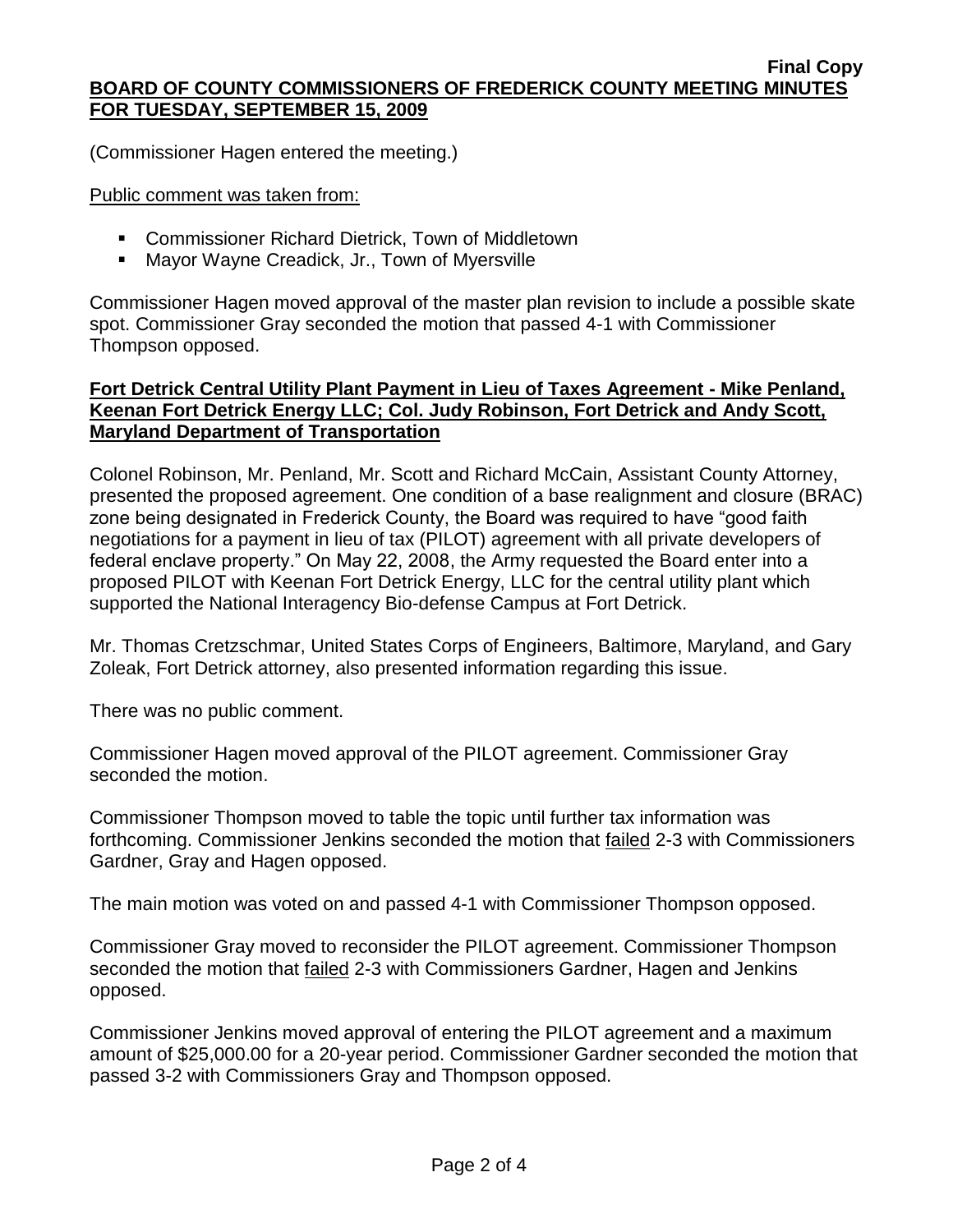#### **Final Copy BOARD OF COUNTY COMMISSIONERS OF FREDERICK COUNTY MEETING MINUTES FOR TUESDAY, SEPTEMBER 15, 2009**

(Commissioner Hagen left the meeting.)

# **Memorandum of Understanding (MOU) with the Board of County Commissioners and the Board of Managers of the Great Frederick Fair, Inc. - Marc McNeal, Fire and Rescue Services Division**

The Fire and Rescue Services Division (DFRS) provided on-site fire, rescue and emergency medical services for the duration of the Frederick Fair.

Mr. McNeal presented the proposed MOU which would provide the services, noting the cost to DFRS was estimated at \$5,000. The MOU would renew automatically for succeeding oneyear terms unless terminated by the Board of Managers of the Great Frederick Fair, Inc. (Fair Board) or the Board. The MOU did not include services rendered by the Frederick County Volunteer Fire and Rescue Association.

There was no public comment.

Commissioner Gray moved approval of the MOU as presented. Commissioner Jenkins seconded the motion.

Commissioner Thompson amended the motion for the Fair Board to pay the \$5,000 for the services rendered by DFRS staff. The motion failed due to lack of a second.

The main motion was voted on and passed 4-1 with Commissioner Thompson opposed.

## **Fire and Emergency Medical Services Adequate Public Facilities Ordinance (APFO) - Tolson Desa, Permitting and Development Review Division**

Mr. DeSa and Betsy Smith, Permitting and Development Review Division, presented the proposed APFO regarding a possible fire and emergency medical service component to the APFO consisting of impact fees, residential and non-residential mitigation, and a master plan.

There was no public comment.

Commissioner Gray requested staff to explore impact fees countywide if legally possible.

There was consensus from the Board to request the inclusion of water adequacy testing for the fire companies, response time evaluation, response rate, road adequacy issues for response, hold off on an APFO component at this time and to obtain a fee quote for the impact updates.